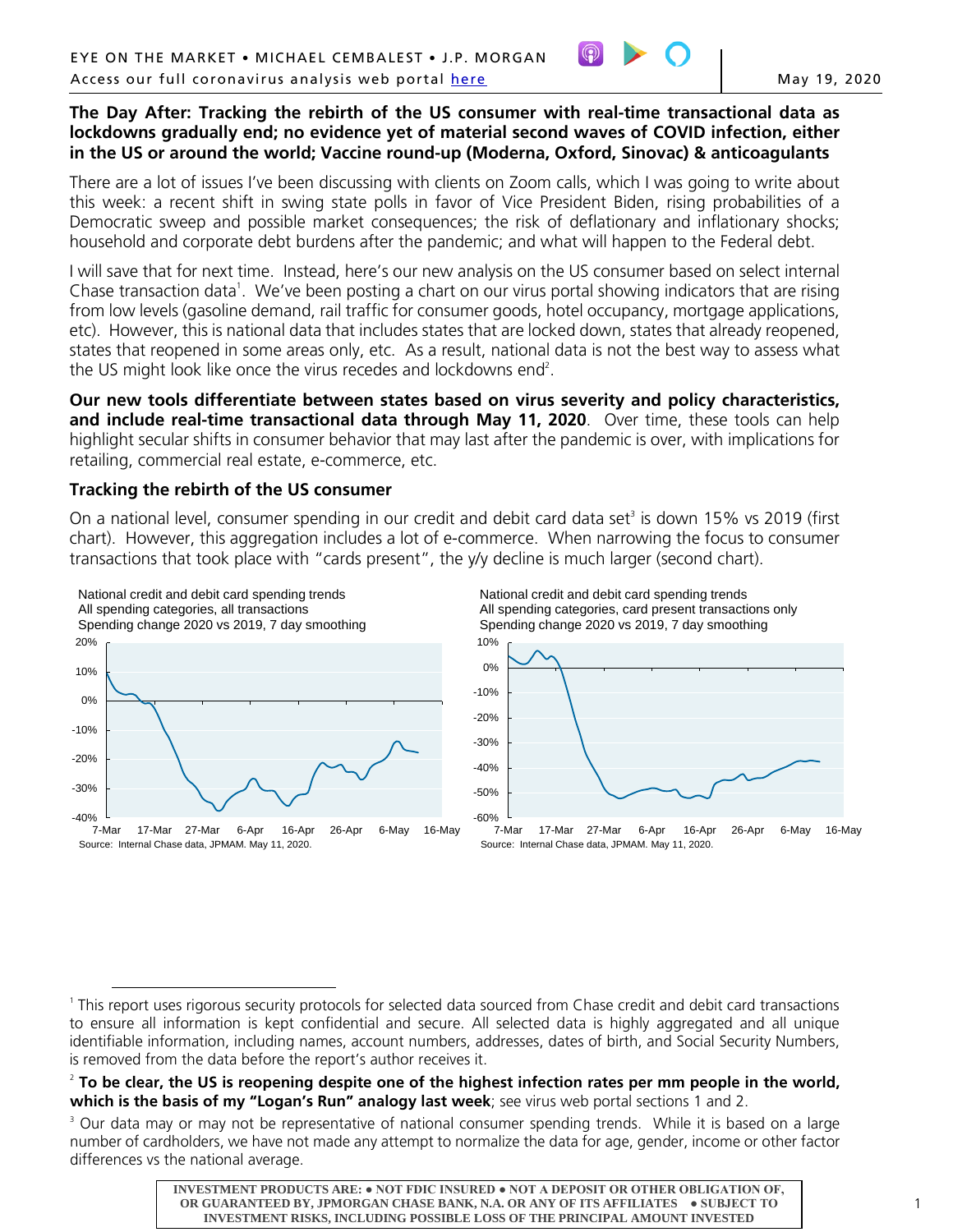

For many reasons (housing, commercial real estate, transportation, etc), we're interested in **discretionary "social distancing spending" (SDS)** as well. For our purposes, we define SDS as "card present" transactions for retail, lodging, restaurants, amusement parks, tourist attractions, theaters, night clubs and other recreational services. In other words, spending that requires people to go someplace and not buy from home. For context, in our dataset, card-present SDS represented around one third of all consumer spending in 2019. The SDS decline this year is even sharper than the decline in total spending, since the latter includes food, gasoline, recurring payments and other non-discretionary items.









Source: Internal Chase data, JPMAM. Social distancing: retail, lodging, restaurants, amusement parks, theaters and other recreational services. May 11, 2020.

However, the line chart above includes a mix of states with different lockdown policies and infection rates. **How quickly might SDS recover once lockdowns end and when infections fall?** That's what we attempt to analyze next. The chart below shows the change in SDS as a function of each state's current reopening status. As you might expect, states that never had a lockdown, and the states that have already reopened by now, are seeing faster SDS recoveries while the others are still stuck in neutral. As an investor, what matters more to me at this stage is the *pace* of SDS recovery, rather than the y/y level.

Credit and debit card spending trends according to current state reopening status Social distancing categories, card present transactions only Spending change 2020 vs 2019, 7 day smoothing



Source: Internal Chase data, JPMAM. Social distancing: retail, lodging, restaurants, amusement parks, theaters and other recreational services. May 11, 2020.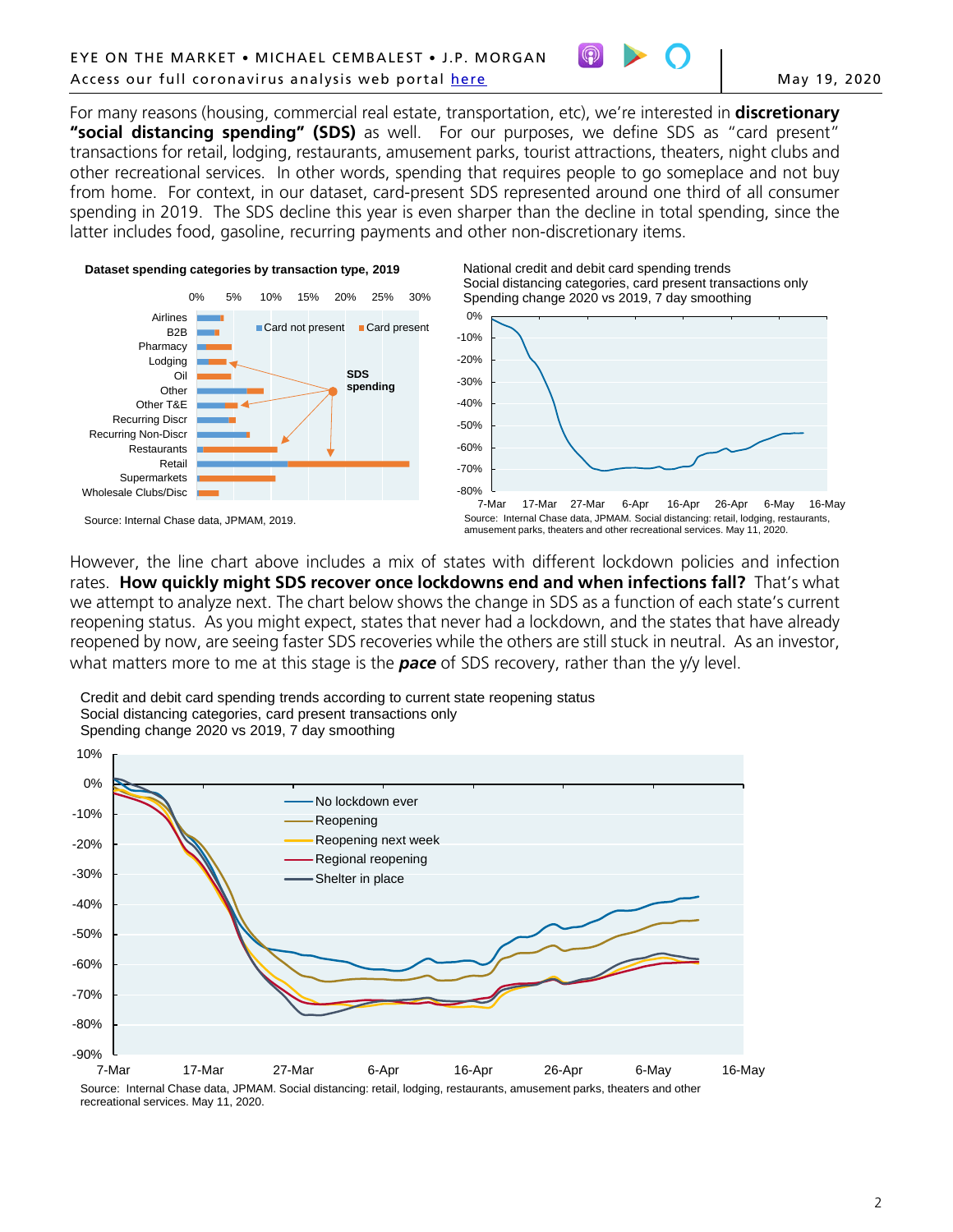

Another way to understand the impact of the virus on spending and what might happen when it eventually fades: **how is SDS faring in states with lower infection and mortality rates?** The next chart looks at SDS as a function of infections to date, which we rank in quartiles. As you might expect, states with the lowest quartile of infections per capita are experiencing faster recoveries in SDS. The same holds true for SDS relative to deaths per capita, and relative to recent infection trends.

Credit and debit card spending trends according to quartile of total COVID infections per mm people Social distancing categories, card present transactions only Spending change 2020 vs 2019, 7 day smoothing



Source: Internal Chase data, JPMAM. Social distancing: retail, lodging, restaurants, amusement parks, theaters and other recreational services. May 11, 2020.

The next chart shows **oil/gasoline spending**, for which the pace of recovery is more muted.

Credit and debit card spending trends according to quartile of total COVID infections per mm people Oil only, all transactions

-70% -60% -50% -40% -30% -20% -10% 0% 10% 7-Mar 17-Mar 27-Mar 6-Apr 16-Apr 26-Apr 6-May 16-May Lowest quartile of total COVID infections per mm people Q3 Q2 Highest quartile of total COVID infections per mm people Spending change 2020 vs 2019, 7 day smoothing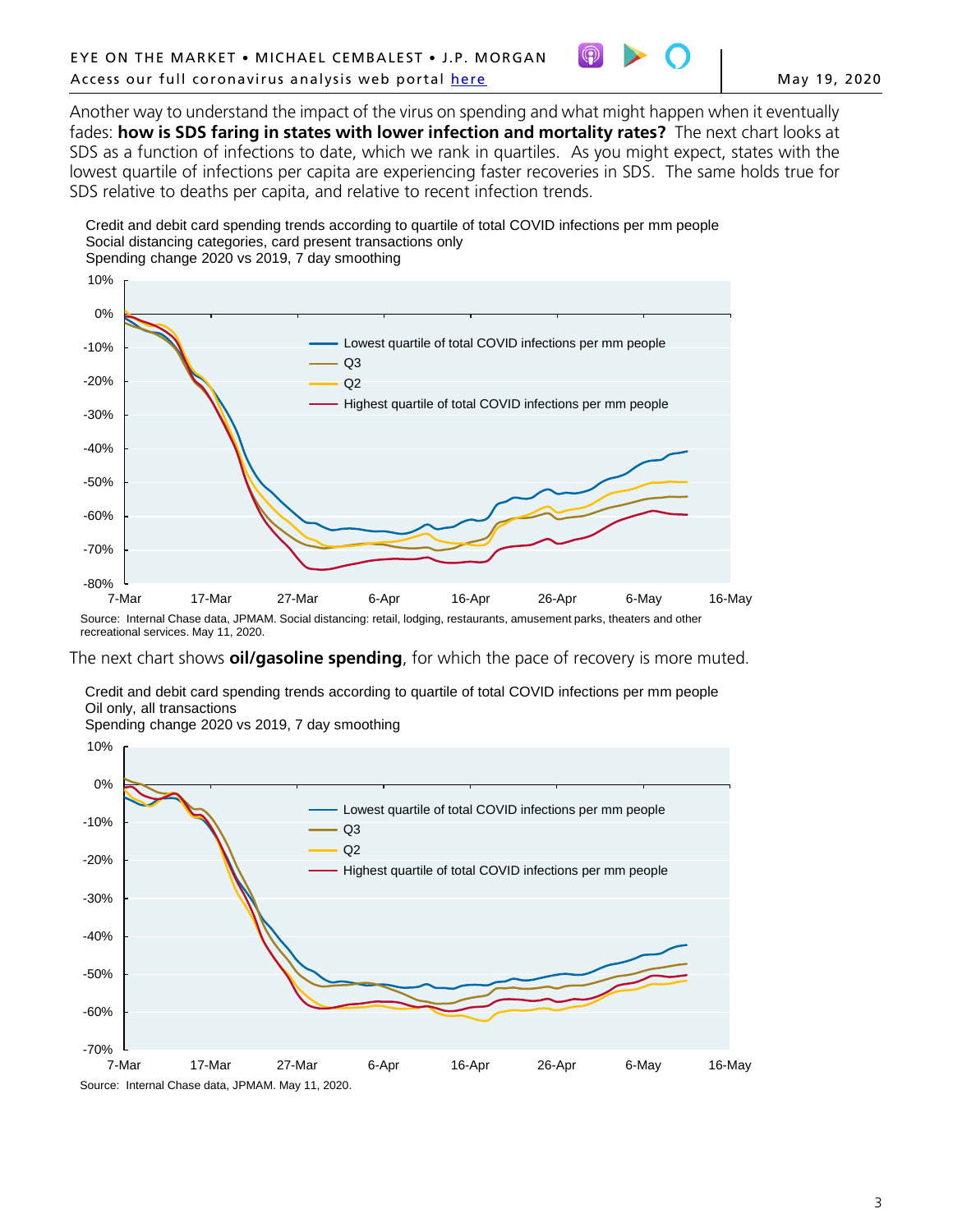

What about retail spending based on e-commerce? It's booming, even in more open states.

Credit and debit card spending trends according to current state reopening status Retail only, ecommerce transactions only

Spending change 2020 vs 2019, 7 day smoothing



The final two charts compare e-commerce and "card present" transactions for retail only, and then for all spending categories in our dataset. **Lingering consumer preferences for e-commerce after the pandemic is over may be one of its more lasting legacies, with implications for a wide range of sectors and industries.**





Source: Internal Chase data, JPMAM. . May 11, 2020.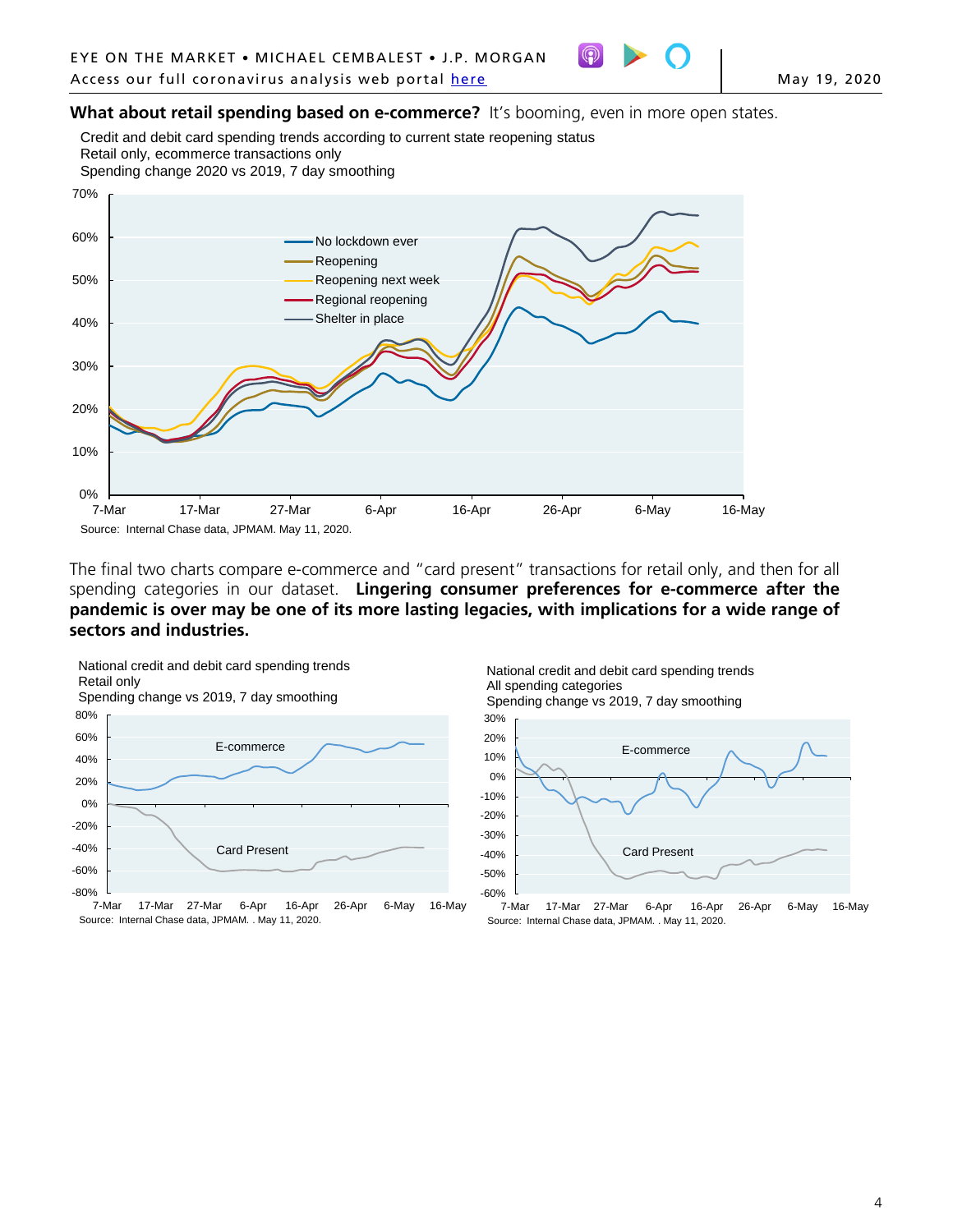# **Searching for second infection waves: nothing found, yet**

What does a second infection wave look like? We scanned for countries whose infection rates (a) dropped sharply from prior higher levels, (b) appeared to be contained, and then (c) rose again. We only found three countries that came close to meeting this definition: Greece, Lebanon and South Korea (left chart). But to put things in context, as shown on the right, these countries' infection rates pale in comparison to infection levels elsewhere. So, despite various stages of reopening taking place across Asia and Europe, we are not finding *reported* evidence yet of material second waves of infection.





**New daily infections per mm people** Linear scale, 3 day trailing average



**The same holds true for the US states, to which we're applying the same second wave litmus tests**. The only state that showed up so far is Montana, whose stay-at-home order expired on April 26, with restaurants and bars reopening on May 4. However, at 2 cases per mm people, Montana has a miniscule infection rate compared to states like Washington, which itself is below the median US state. **The bigger problem for the US is not second waves but how stubborn the first wave has been: Washington was one of the earliest outbreak zones, and its COVID infection rate hasn't really improved in the last month.**





**US new daily infections per mm people** Linear scale, 3 day trailing average

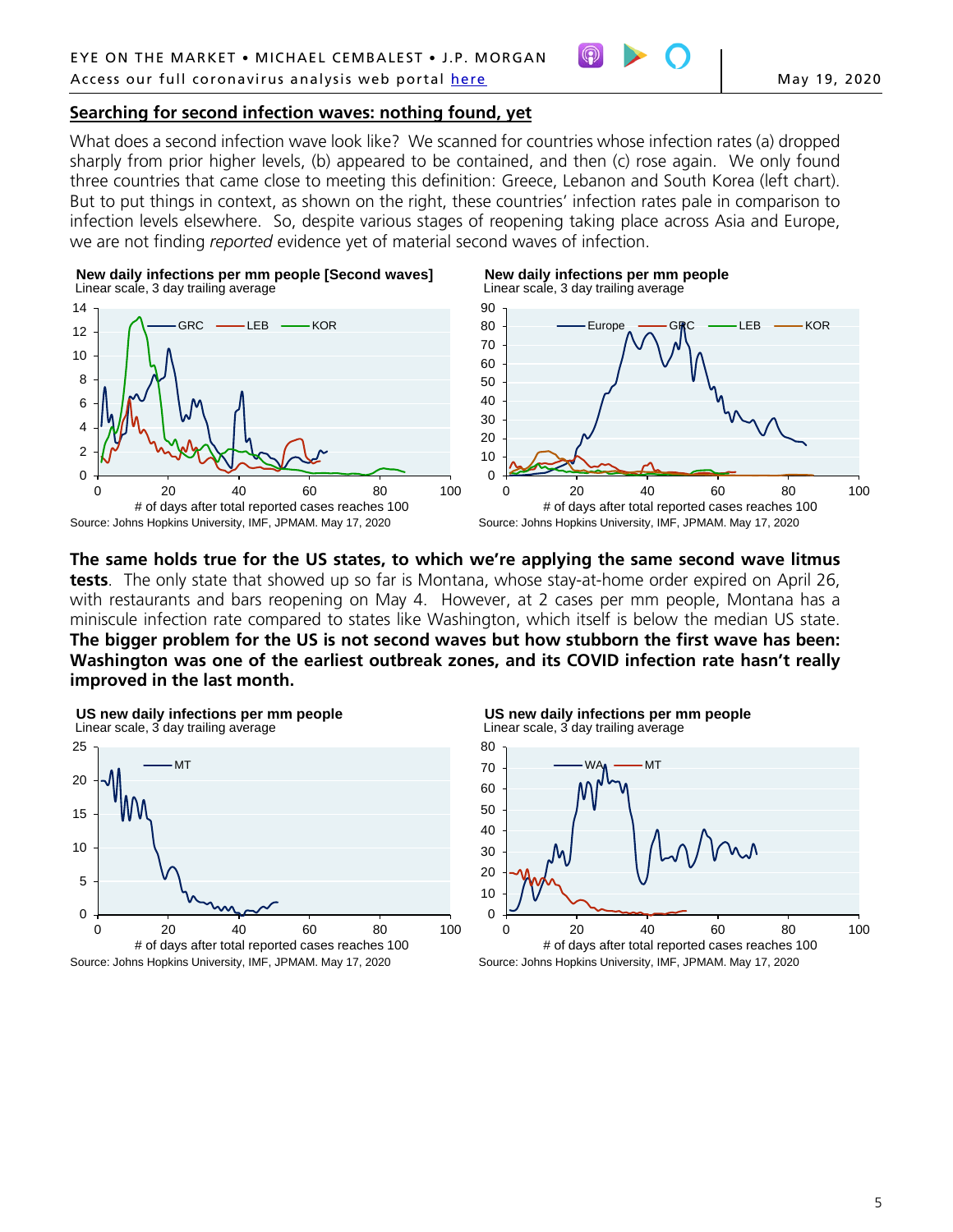

# **Moderna, Oxford, SinoVac and anticoagulants (blood thinners)**

- **Moderna** released interim results from its Phase I mRNA vaccine trial. Of 45 vaccine recipients, immunogenicity (the level of immune response) increased according to dosage in all of them, which is good news. For most patients, antibody efficacy results were not available yet (i.e., whether or not antibodies were "neutralizing" with respect to the virus). However, of 8 patients whose detailed results were available, all had neutralizing antibodies in amounts similar to that seen in recovered patient blood samples, which is more good news. To be clear, **neutralizing antibodies are the goal of any vaccine, but they must also be generated in sufficient amounts to overcome the virus; that's something that can only be determined in Phase II/III**. Moderna reported no "serious" adverse reactions among the vaccine recipients, and also released preliminary information on an animal trial using a mouse model of disease, which although limited, was also encouraging. "Limited but very promising" is the way my sources tended to assess the results.
- **Oxford** released a preliminary research paper stating that its vaccine had successfully generated antibodies in rhesus monkeys within 28 days, and that no lung damage or disease was observed in vaccinated monkeys. However, Oxford did acknowledge that the virus was still actively replicating in the noses of the monkeys. **This latter fact was the basis for some swift disagreement regarding the progress Oxford is making**. American biotech pioneer William Haseltine (former Harvard Medical School professor known for his groundbreaking work on HIV/AIDS and the human genome) wrote<sup>4</sup> that there was no major difference in the viral load measured across treated and placebo monkey groups. Furthermore, Haseltine considered the level of antibodies reported by Oxford to be very low compared to typical vaccines. However, others have noted that the vaccinated monkeys did not suffer from viral pneumonia, while the 2/3 of the placebo group did. So, some red flags here that are worth watching as Oxford moves to human clinical trials.
- **Sinovac** also announced results from its monkey vaccine trials. For the highest-dosed monkeys, no viral DNA was found, and the vaccine apparently provided "sterilizing' immunity (i.e., the virus would have no ability to replicate if enough people were vaccinated, since enough neutralizing antibodies are created<sup>5</sup>). The vaccine dosage and viral load infection levels were different across Sinovac and Oxford monkey trials (the latter used very high viral loads), so they are not that easy to compare. Results from human trials will be the next important disclosure to evaluate from both of their vaccine efforts.
- A May report in the *Journal of the American College of Cardiology* analyzed medical records of 2,773 COVID-19 patients in NYC hospitals. The study was initiated after doctors realized that COVID can result in life-threatening blood clots. Notable findings: survival rates for intubated patients treated with **anticoagulants** were 71% compared to 37% for who did not. This is not an anti-viral treatment, but is another example of pharmaceutical interventions that can reduce mortality

 $\overline{a}$ <sup>4</sup> "*Did the Oxford COVID vaccine work in monkeys? Not really*", William Haseltine, Forbes, May 16, 2020

<sup>5</sup> "*Criticisms of the Oxford coronavirus vaccine*", Derek Lowe, May 18, 2020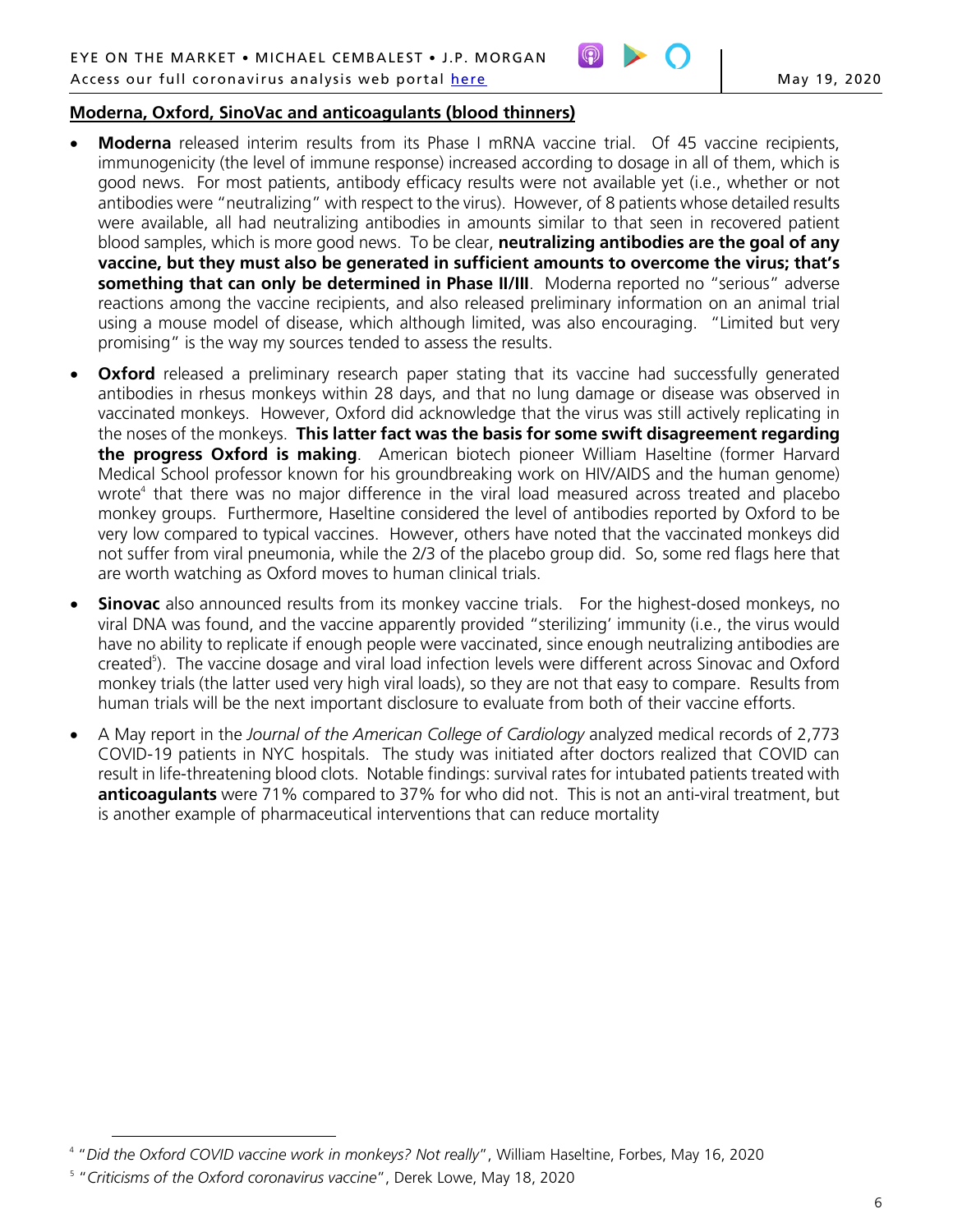

Purpose of This Material: This material is for information purposes only. The views, opinions, estimates and strategies expressed herein constitutes Michael Cembalest's judgment based on current market conditions and are subject to change without notice, and may differ from those expressed by other areas of J.P. Morgan. **This information in no way constitutes J.P. Morgan Research and should not be treated as such.**

#### **GENERAL RISKS & CONSIDERATIONS**

Any views, strategies or products discussed in this material may not be appropriate for all individuals and are subject to risks. **Investors may get**  back less than they invested, and past performance is not a reliable indicator of future results. Asset allocation / diversification does not guarantee a profit or protect against loss. Nothing in this material should be relied upon in isolation for the purpose of making an investment decision. You are urged to consider carefully whether the services, products, asset classes (e.g. equities, fixed income, alternative investments, commodities, etc.) or strategies discussed are suitable to your needs. You must also consider the objectives, risks, charges, and expenses associated with an investment service, product or strategy prior to making an investment decision. For this and more complete information, including discussion of your goals/situation, contact your J.P. Morgan representative.

#### **NON-RELIANCE**

Certain information contained in this material is believed to be reliable; however, JPM does not represent or warrant its accuracy, reliability or completeness, or accept any liability for any loss or damage (whether direct or indirect) arising out of the use of all or any part of this material. No representation or warranty should be made with regard to any computations, graphs, tables, diagrams or commentary in this material, which are provided for illustration/reference purposes only. The views, opinions, estimates and strategies expressed in this material constitute our judgment based on current market conditions and are subject to change without notice. JPM assumes no duty to update any information in this material in the event that such information changes. Views, opinions, estimates and strategies expressed herein may differ from those expressed by other areas of JPM, views expressed for other purposes or in other contexts, and **this material should not be regarded as a research report**. Any projected results and risks are based solely on hypothetical examples cited, and actual results and risks will vary depending on specific circumstances. Forward-looking statements should not be considered as guarantees or predictions of future events.

Nothing in this document shall be construed as giving rise to any duty of care owed to, or advisory relationship with, you or any third party. Nothing in this document shall be regarded as an offer, solicitation, recommendation or advice (whether financial, accounting, legal, tax or other) given by J.P. Morgan and/or its officers or employees, irrespective of whether or not such communication was given at your request.

J.P. Morgan and its affiliates and employees do not provide tax, legal or accounting advice. You should consult your own tax, legal and accounting advisors before engaging in any financial transactions.

#### **LEGAL ENTITY, BRAND & REGULATORY INFORMATION**

In the **United States**, bank deposit accounts and related services, such as checking, savings and bank lending, are offered by **JPMorgan Chase Bank, N.A.** Member FDIC. **JPMorgan Chase Bank, N.A.** and its affiliates (collectively "JPMCB") offer investment products, which may include bank-managed investment accounts and custody, as part of its trust and fiduciary services. Other investment products and services, such as brokerage and advisory accounts, are offered through **J.P. Morgan Securities LLC** ("JPMS"), a member of FINRA and SIPC. Annuities are made available through Chase Insurance Agency, Inc. (CIA), a licensed insurance agency, doing business as Chase Insurance Agency Services, Inc. in Florida. JPMCB, JPMS and CIA are affiliated companies under the common control of JPMorgan Chase & Co. Products not available in all states.

In **Luxembourg,** this material is issued by **J.P. Morgan Bank Luxembourg S.A. (JPMBL)**, with registered office at European Bank and Business Centre, 6 route de Treves, L-2633, Senningerberg, Luxembourg. R.C.S Luxembourg B10.958. Authorised and regulated by Commission de Surveillance du Secteur Financier (CSSF) and jointly supervised by the European Central Bank (ECB) and the CSSF. J.P. Morgan Bank Luxembourg S.A. is authorized as a credit institution in accordance with the Law of 5th April 1993. In the **United Kingdom**, this material is issued by **J.P. Morgan Bank Luxembourg S.A– London Branch**. Prior to Brexit,(Brexit meaning that the UK leaves the European Union under Article 50 of the Treaty on European Union, or, if later, loses its ability to passport financial services between the UK and the remainder of the EEA), J.P. Morgan Bank Luxembourg S.A– London Branch is subject to limited regulation by the Financial Conduct Authority and the Prudential Regulation Authority. Details about the extent of our regulation by the Financial Conduct Authority and the Prudential Regulation Authority are available from us on request. In the event of Brexit, in the UK, J.P. Morgan Bank Luxembourg S.A.– London Branch is authorised by the Prudential Regulation Authority, subject to regulation by the Financial Conduct Authority and limited regulation by the Prudential Regulation Authority. Details about the extent of our regulation by the Prudential Regulation Authority are available from us on request. In **Spain**, this material is distributed by **J.P. Morgan Bank Luxembourg S.A., Sucursal en España**, with registered office at Paseo de la Castellana, 31, 28046 Madrid, Spain. J.P. Morgan Bank Luxembourg S.A., Sucursal en España is registered under number 1516 within the administrative registry of the Bank of Spain and supervised by the Spanish Securities Market Commission (CNMV). In **Germany**, this material is distributed by **J.P. Morgan Bank Luxembourg S.A., Frankfurt Branch**, registered office at Taunustor 1 (TaunusTurm), 60310 Frankfurt, Germany, jointly supervised by the Commission de Surveillance du Secteur Financier (CSSF) and the European Central Bank (ECB), and in certain areas also supervised by the Bundesanstalt für Finanzdienstleistungsaufsicht (BaFin). In **Italy**, this material is distributed by **J.P. Morgan Bank Luxembourg S.A– Milan Branch**, registered office at Via Catena Adalberto 4, Milan 20121, Italy and regulated by Bank of Italy and the Commissione Nazionale per le Società e la Borsa (CONSOB). In the **Netherlands**, this material is distributed by **J.P. Morgan Bank Luxembourg S.A., Amsterdam Branch**, with registered office at World Trade Centre, Tower B, Strawinskylaan 1135, 1077 XX, Amsterdam, The Netherlands. J.P. Morgan Bank Luxembourg S.A., Amsterdam Branch is authorised and regulated by the Commission de Surveillance du Secteur Financier (CSSF) and jointly supervised by the European Central Bank (ECB) and the CSSF in Luxembourg; J.P. Morgan Bank Luxembourg S.A., Amsterdam Branch is also authorised and supervised by De Nederlandsche Bank (DNB) and the Autoriteit Financiële Markten (AFM) in the Netherlands. Registered with the Kamer van Koophandel as a branch of J.P. Morgan Bank Luxembourg S.A. under registration number 71651845. In **Denmark**, this material is distributed by **J.P. Morgan Bank Luxembourg, Copenhagen Br**, filial af J.P. Morgan Bank Luxembourg S.A. with registered office at Kalvebod Brygge 39-41, 1560 København V, Denmark. J.P. Morgan Bank Luxembourg, Copenhagen Br, filial af J.P. Morgan Bank Luxembourg S.A.is authorised and regulated by Commission de Surveillance du Secteur Financier (CSSF) and jointly supervised by the European Central Bank (ECB) and the CSSF. J.P. Morgan Bank Luxembourg, Copenhagen Br, filial af J.P. Morgan Bank Luxembourg S.A. is also subject to the supervision of Finanstilsynet (Danish FSA) and registered with Finanstilsynet as a branch of J.P. Morgan Bank Luxembourg S.A. under code 29009*.* In **Sweden**, this material is distributed by **J.P. Morgan Bank Luxembourg S.A. - Stockholm Bankfilial**, with registered office at Hamngatan 15, Stockholm, 11147, Sweden. J.P. Morgan Bank Luxembourg S.A. - Stockholm Bankfilial is authorised and regulated by Commission de Surveillance du Secteur Financier (CSSF) and jointly supervised by the European Central Bank (ECB) and the CSSF. J.P. Morgan Bank Luxembourg S.A., Stockholm Branch is also subject to the supervision of Finansinspektionen (Swedish FSA). Registered with Finansinspektionen as a branch of J.P. Morgan Bank Luxembourg S.A.*.* In **France,** this material is distributed by **JPMorgan Chase Bank, N.A. ("JPMCB"), Paris branch**, which is regulated by the French banking authorities Autorité de Contrôle Prudentiel et de Résolution